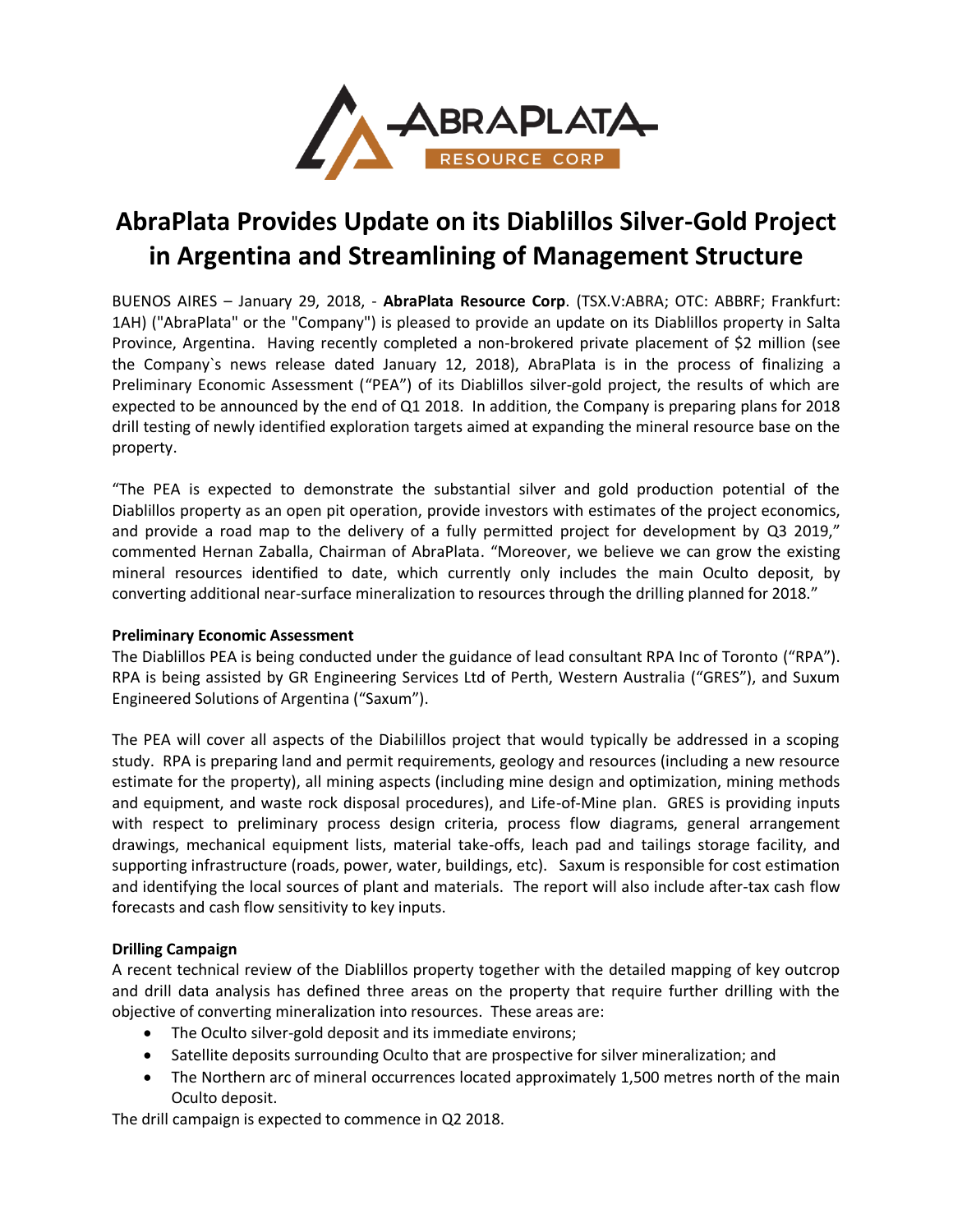#### **Expansion of Oculto Silver and Gold Mineralization**

The Oculto deposit contains all of the current Indicated Mineral Resources reported on the property to date. New geological interpretation by the Company indicates that Oculto has a much stronger structural control element than previously thought. Most of the structures that control mineralization trend NE with a steep southeast dip. A secondary set of control structures strike ESE with steep southerly dips. The secondary structures have been poorly tested because they are subparallel to historical drilling. Correlation of the control structures between surface mapping and drill intersections has identified numerous areas where high grade silver and gold mineralization has not been closed off by existing drill definition. This offers potential for a substantial increase in the Oculto resource via additional drilling.

#### **Satellite Deposits with Near-Surface Silver Mineralization**

Drilling at the satellite deposits of Fantasma, Alpaca, and Laderas is required to test recently identified mineralized NE- and ESE-trending mineralized structures which have been inadequately tested or not been tested at all in the past. The Company completed approximately 3,000 metres of drilling at Fantasma in the H2 2017, and this drilling indicted that mineralization was open to the east and could be linked to the Oculto deposit. Additional drilling in 2018 is planned to bring near-surface silver mineralization contained in the satellite deposits into mineral resources.

#### **Northern Arc Targets**

Cerro Viejo Oeste, Cerro del Medio, Pedernales, and Corderos are geophysical/geochemical targets located in the Northern Arc, which is located to the north of Oculto on the Diablillos property, and form part of a structural array dominated by ENE and NW mineralized structures that dip 70-80 north. The ENE structures are invariably thicker with better breccia development. Mineralization in the wider area follows a NW-trending structure and individual prospects are generally ENE to ESE splays off the main NW trend. Drilling in 2018 is expected to test the extent of this structure and the potential for additional satellite deposits in this area.

# **Streamlining of Management Structure**

In an effort to reduce costs and conserve financial resources, the Company has made personnel changes to eliminate redundancies and streamline its management structure and wishes to acknowledge, and to express its gratitude for, the contributions made by the affected individuals. Deferred compensation and other amounts owing by the Company to these individuals in connection with the cessation of their employment in the aggregate amount of \$97,500 will be satisfied by way of the issuance of 414,893 common shares of the Company at a deemed price of \$0.235 per share. The transaction is subject to approval by the TSX Venture Exchange (the "Exchange"). In compliance with Canadian securities laws and the rules of the Exchange, the common shares to be issued will be subject to a hold period of four (4) months.

#### **Qualified Person**

Willem Fuchter, PhD PGeo, President & CEO of AbraPlata Resource Corp. and a qualified person as defined by National Instrument 43-101 Standards of Disclosure for Mineral Projects, has reviewed and approved the scientific and technical information contained in this news release.

# **About AbraPlata**

AbraPlata is a junior mining exploration company focused on delivering shareholder returns by unlocking mineral value in Argentina. The Company's experienced management team has assembled an outstanding portfolio of gold, silver and copper exploration assets, and is focused on advancing its